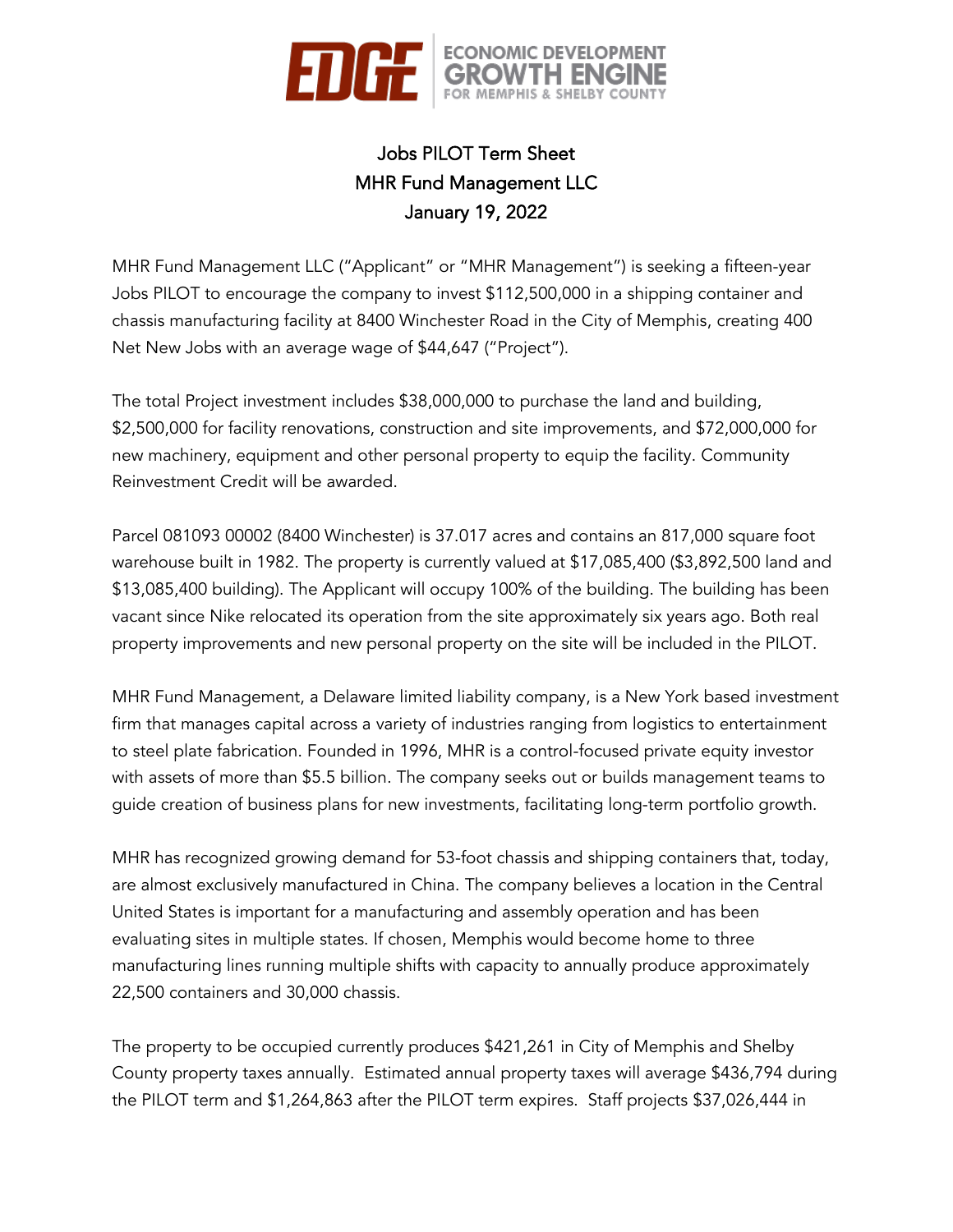

total local tax revenues to be received during the PILOT term of this Project and a \$15,336,878 benefit to the Applicant.

### *Note Regarding Previous Approval for 8400 Winchester*

*EDGE approved a PILOT for the proposed development of an electric vehicle manufacturing plant at 8400 Winchester on March 17, 2021. Mullen Technologies Inc. (the previously approved Applicant) has subsequently pursued a North Mississippi facility for the primary manufacturing plant and is no longer in contention for this site or eligible to close on the PILOT approval based on the prescribed terms and conditions. ROIB2 Winchester, LLC (the property owner) now has a purchase and sale agreement for the property with a subsidiary of MHR Management and has ceased marketing activities with any other potential purchasers.*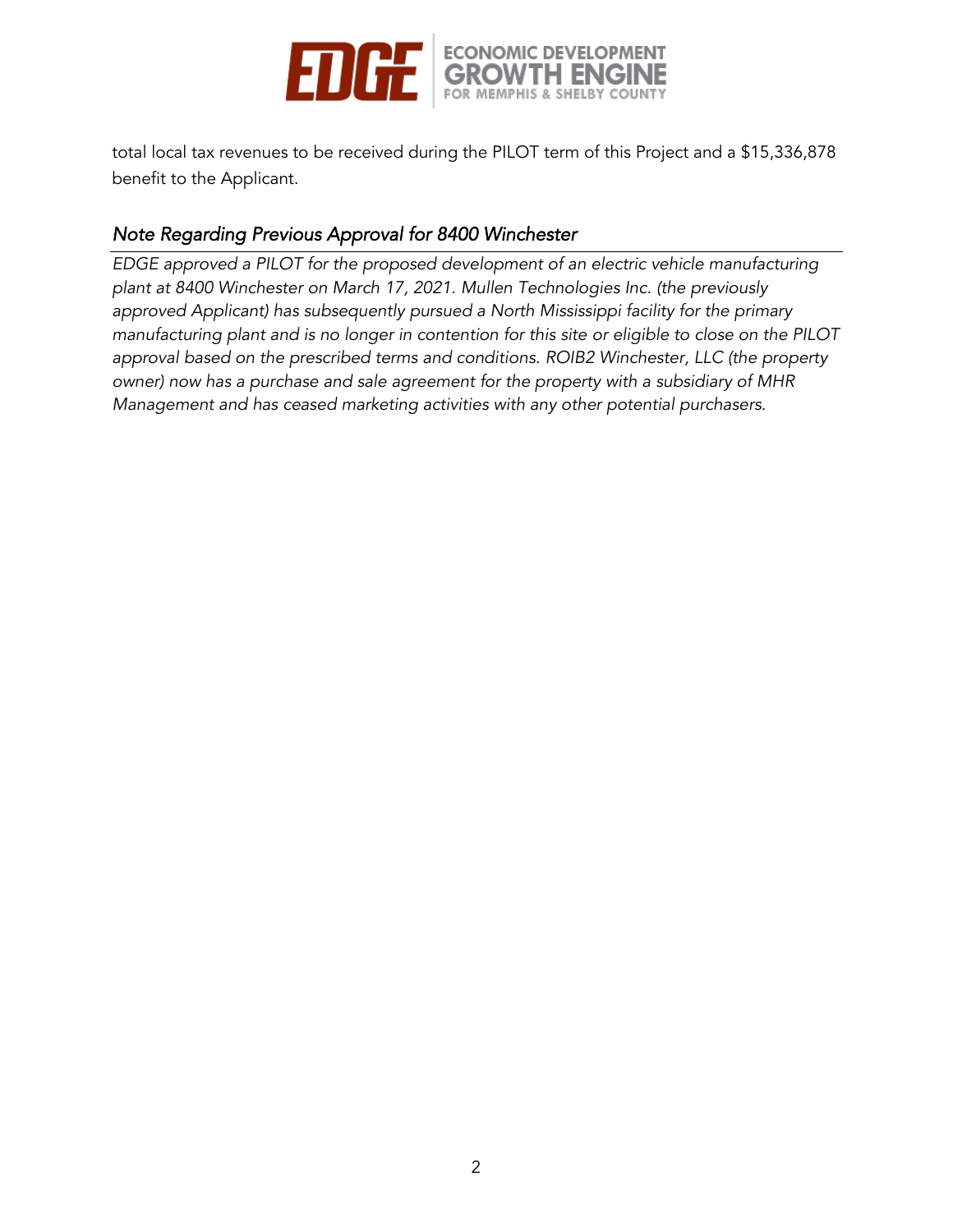

# The 15-year PILOT for the Applicant is based on the following terms:

| <b>CITY OF MEMPHIS TERMS</b> | % PAID           | <b>SHELBY COUNTY TERMS</b> | % PAID           |
|------------------------------|------------------|----------------------------|------------------|
| Real Property Improvements   | Year 1-15<br>25% | Real Property Improvements | Year 1-15<br>25% |
| Personal Property            | Year 1-15<br>25% | Personal Property          | Year 1-15<br>25% |

## PILOT Evaluation Matrix

| <b>CATEGORY</b>                     | <b>DATA</b>   | <b>POINTS</b> | <b>YEARS</b>   |
|-------------------------------------|---------------|---------------|----------------|
| Jobs Retained and Created           | 400           | 80.0          |                |
| Wages                               | \$44,670      | 14.2          |                |
| Capital Investment                  | \$112,500,000 | 56.3          |                |
| Sub-total                           |               | 150.5         | 15             |
|                                     |               |               |                |
| Location: City of Memphis           | Yes           |               | 1              |
| Local Business Participation        | Yes           |               | 1              |
| New Markets Tax Credit Census Tract | <b>No</b>     |               | $\Omega$       |
| <b>MWBE</b>                         | <b>No</b>     |               | $\Omega$       |
| Headquarters                        | No            |               | 0              |
| Sub-total                           |               |               | $\overline{2}$ |
| Total (Maximum Allowed 15-Years)    |               |               | 15-Years       |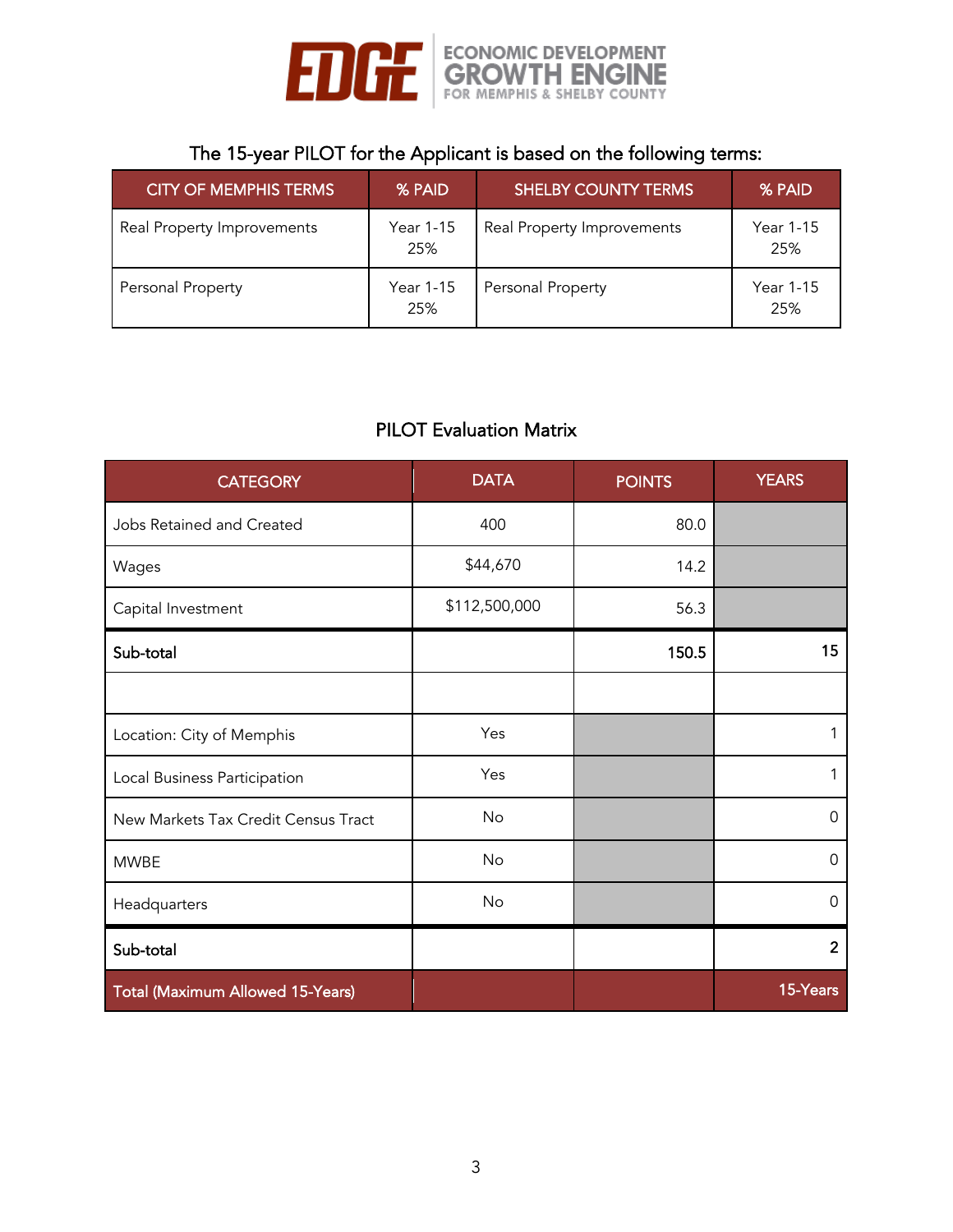

# Project Budget Detail

| <b>REAL PROPERTY INVESTMENT IN PILOT</b> |              |  |  |
|------------------------------------------|--------------|--|--|
| Purchase Price                           | \$38,000,000 |  |  |
| Hard Construction and Site Work          | \$2,500,000  |  |  |
| Sub-Total                                | \$40,500,000 |  |  |

| PERSONAL PROPERTY INVESTMENT IN PILOT |              |  |  |
|---------------------------------------|--------------|--|--|
| New                                   | \$72,000,000 |  |  |
| Transferred*                          | \$0          |  |  |
| Sub-Total                             | \$72,000,000 |  |  |

| Total New Capital Investment in PILOT | \$112,500,000 |
|---------------------------------------|---------------|
|---------------------------------------|---------------|

| <b>INVESTMENT NOT INCLUDED IN PILOT</b> |     |  |  |
|-----------------------------------------|-----|--|--|
| Other Real Property                     | \$0 |  |  |
| Other Personal Property                 | \$0 |  |  |
| Fees & Soft Costs                       | \$0 |  |  |
| Sub-Total                               | \$0 |  |  |

| <b>Total Capital Investment</b> | \$112,500,000 |
|---------------------------------|---------------|
|                                 |               |

*\*Personal property relocated from a facility outside of Shelby County is considered at its depreciated, current value.*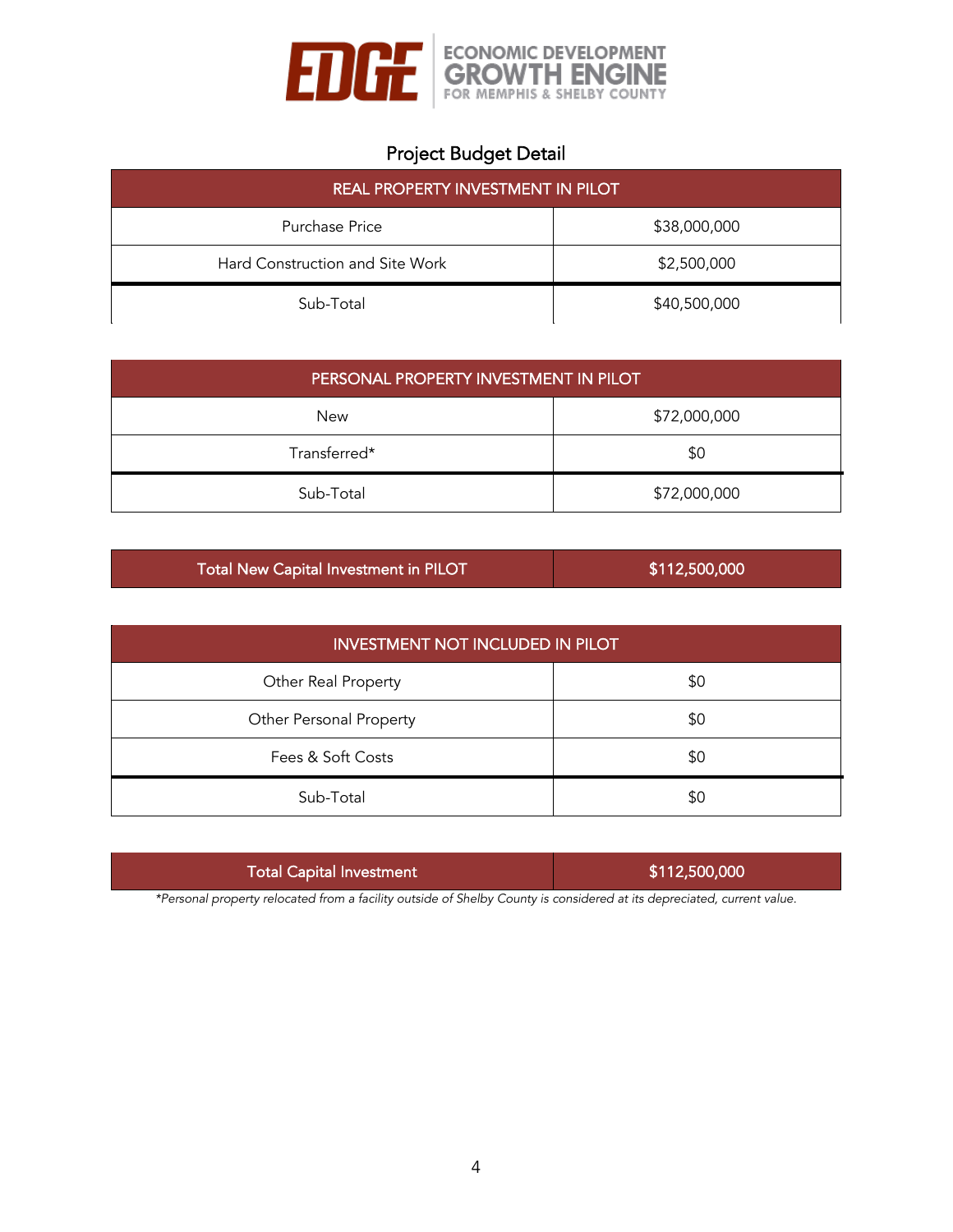

## Ramp-Up Period

The Applicant will have a two (2) year Ramp-Up Period within which to achieve its Project commitments. This two (2) year period shall begin upon the date when any property, in whole or in part, is conveyed to EDGE, covered by a PILOT Lease, and begins to enjoy the benefits of the PILOT incentive.

### Local Business Participation

Spending with City of Memphis or Shelby County certified minority and women business enterprises (MWBEs) shall be an amount equal to or greater than:

|  |      | *Minimum for Bonus Opportunity   |             |              |               |
|--|------|----------------------------------|-------------|--------------|---------------|
|  |      | <b>Basis</b>                     | \$LBP       | 1 Added Year | 2 Added Years |
|  | 25%  | <b>Construction/Site Work</b>    | \$625,000   | \$875,000    | \$1,125,000   |
|  | 15%  | Real & Personal Property Savings | \$2,300,532 | \$3,834,220  | \$5,367,907   |
|  | otal |                                  | \$2,925,532 | \$4,709,220  | \$6,492,907   |

*\* The minimum required spending is based on 35% of Construction/Site Work and 25% of total PILOT Savings for one additional year and 45% of Construction/Site Work and 35% of total PILOT Savings for two additional years. In no event shall the Term exceed fifteen (15) years.*

### Identified Labor Source

Per section X (C) (ii) of the Jobs PILOT Policies and Procedures, the PILOT Recipient is required to list all Net New Jobs with Workforce MidSouth and its American Job Center (successor to the Workforce Investment Network or WIN) and give due consideration to individuals referred by those organizations for open positions.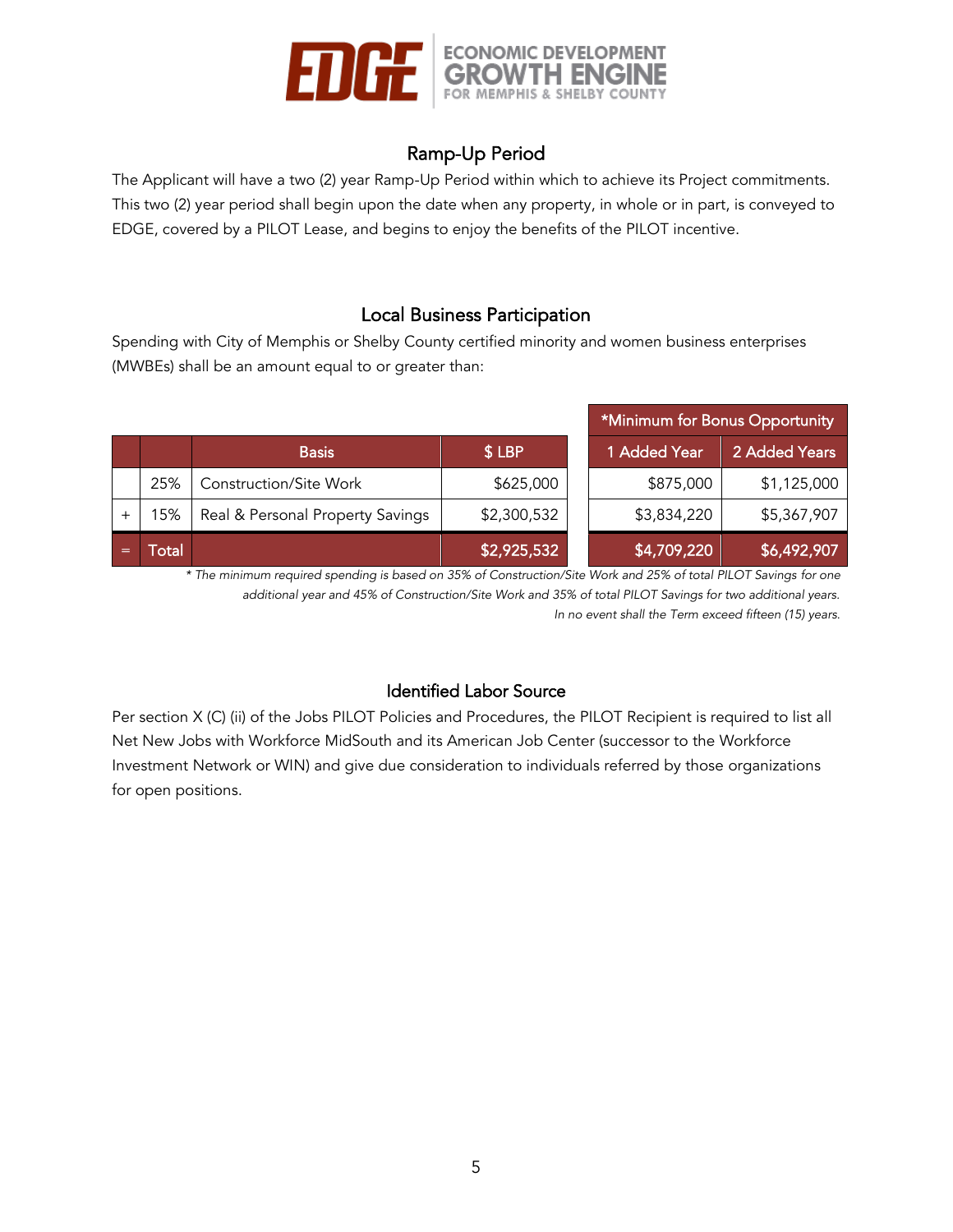

## Terms & Conditions

Award of a PILOT in accordance with the recommendations of the staff of the Economic Development Growth Engine (EDGE) Industrial Development Board of the City of Memphis and County of Shelby, Tennessee, as set forth herein, is subject to the following conditions.

- 1. The award of a PILOT to the real property used for Applicant's Project is subject to Board Counsel's review and approval of the environmental impact study for said real property to be produced or procured by Applicant.
- 2. The award is subject to receipt of letters of approval from the mayors of both the City of Memphis and the County of Shelby.
- 3. The EDGE Board of Directors (the "Board") reserves the right to assign the PILOT, or its rights with respect thereto, to the Memphis and Shelby County Industrial Development Board (the "IDB"), in accordance with the service agreement between the Board and the IDB, if the Board ultimately deems it beneficial.
- 4. Except as explicitly provided in this term sheet or in a resolution of the Board, the award of a PILOT is subject to the provisions of the Jobs PILOT Policies and Procedures Effective June 1, 2019.
- 5. In the absence of an explicit written waiver of this condition, to close any PILOT Lease associated with this Project, the Applicant must provide documentation acceptable to EDGE, at its sole discretion, showing:
	- a. Applicant or an affiliate thereof (the "Buyer") has executed a binding purchase and sale agreement for 8400 Winchester;
	- b. Executed binding contracts and/or funds already expended totaling at least \$1,500,000 for renovation, construction and/or site work at 8400 Winchester;
	- c. Executed binding contracts and/or funds already expended totaling at least \$24,000,000 for new personal property to be utilized at 8400 Winchester; and
	- d. MHR Management may designate as the lessee for the PILOT Lease(s) (the "MHR Lessee"):
		- A. a controlled affiliate of (i) MHR Institutional Partners IV LP ("MHR IV"), (ii) MHR Capital Partners Master Account LP ("MHR Capital"), and/or (iii) MHR Institutional Partners V LP ("MHR V") if (x) MHR V has capital available for investment and assets under management of at least \$300 million or (y) MHR V provides a commitment letter from a reputable lender, suitable to EDGE, for financing equal to at least \$78 million; or